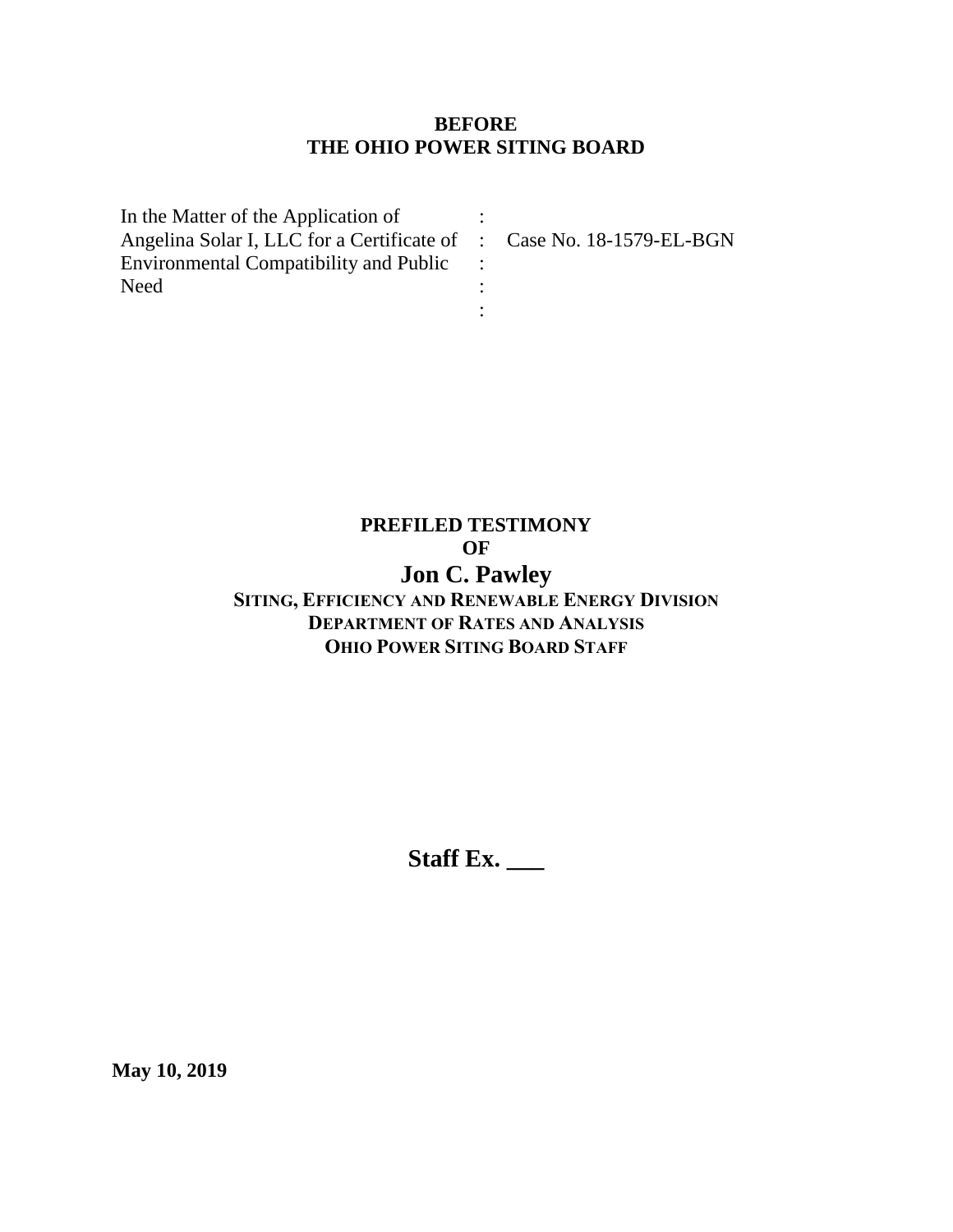| $\mathbf{1}$   | 1. | Q. | Please state your name and business address.                                     |
|----------------|----|----|----------------------------------------------------------------------------------|
| $\overline{2}$ |    | A. | My name is Jon C. Pawley, and my business address is 180 East Broad Street,      |
| 3              |    |    | Columbus OH 43215.                                                               |
| 4              |    |    |                                                                                  |
| 5              | 2. | Q. | By whom are you employed and what is your position?                              |
| 6              |    | A. | I am employed by the Public Utilities Commission of Ohio (Commission) as         |
| 7              |    |    | a Utility Specialist 3 in the Siting, Efficiency and Renewable Energy            |
| 8              |    |    | Division of the Commission's Rates and Analysis Department.                      |
| 9              |    |    |                                                                                  |
| 10             | 3. | Q. | Please summarize your educational background and work experience.                |
| 11             |    | A. | I received an Associates of Applied Science degree in Architectural Tech-        |
| 12             |    |    | nology from SUNY Alfred State College in 1986, a Bachelor of Arts (B.A.)         |
| 13             |    |    | degree in Environmental Design from the University at Buffalo in 1991, and       |
| 14             |    |    | a Masters of City and Regional Planning degree from The Ohio State               |
| 15             |    |    | University in 1993.                                                              |
| 16             |    |    | I have been employed at the Commission for roughly twenty years. Most            |
| 17             |    |    | recently, my responsibilities at the Commission have primarily involved          |
| 18             |    |    | social and cultural resource matters associated with site planning of major      |
| 19             |    |    | utility facilities in the state of Ohio. I have also been the Staff project lead |
| 20             |    |    | on numerous applications for a Certificate of Environmental Compatibility        |
| 21             |    |    | and Public Need before the Ohio Power Siting Board (Board). Additionally,        |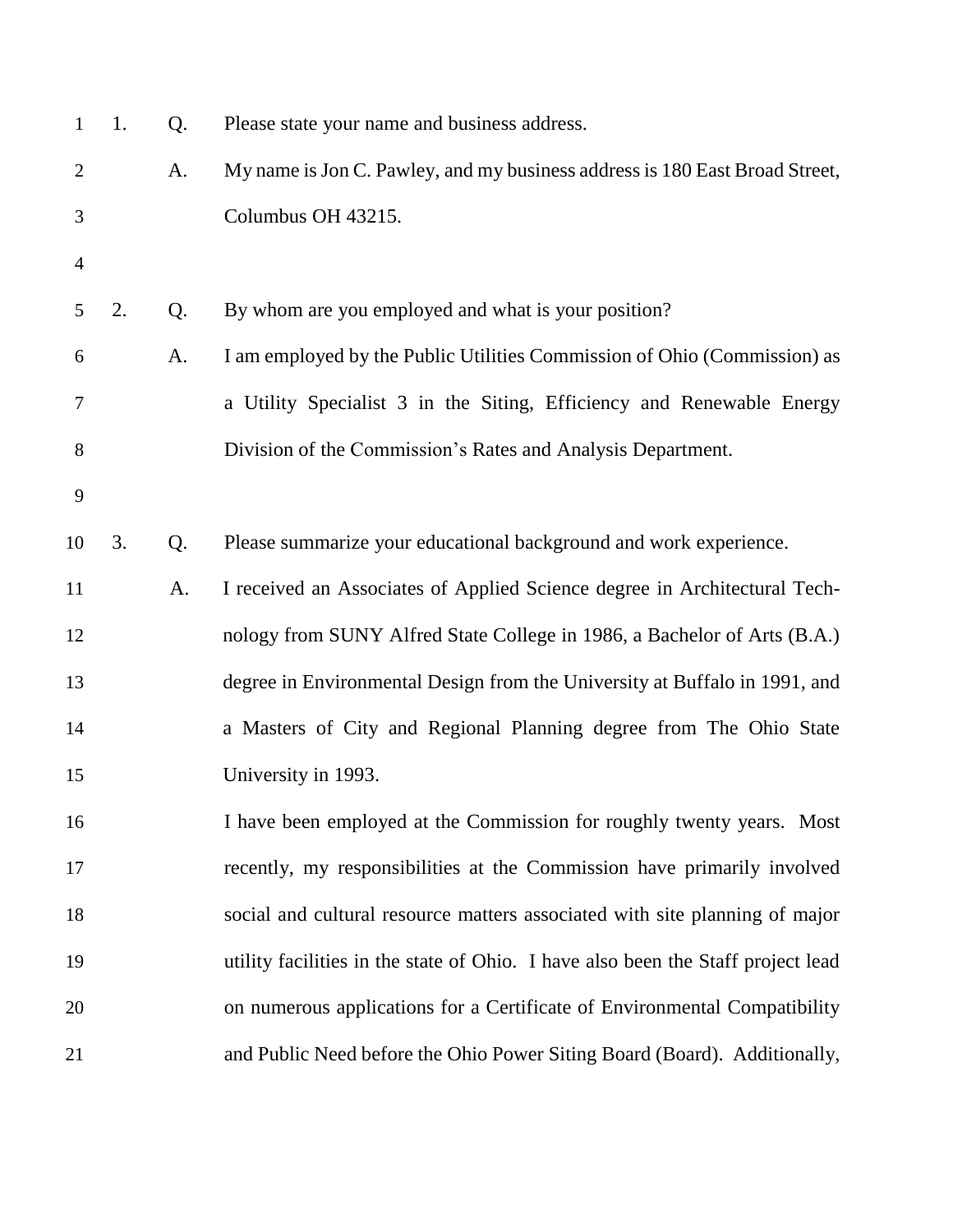| $\mathbf{1}$   |    |    | I have over ten years of experience in public and private sector development   |
|----------------|----|----|--------------------------------------------------------------------------------|
| $\overline{2}$ |    |    | planning.                                                                      |
| 3              |    |    |                                                                                |
| $\overline{4}$ | 4. | Q. | Have you testified in prior proceedings before the Board?                      |
| 5              |    | A. | Yes. I have testified in numerous proceedings before the Board.                |
| 6              |    |    |                                                                                |
| 7              | 5. | Q. | What was your role in this case?                                               |
| 8              |    | A. | I was a Staff subject analyst for portions of the Staff Report by contributing |
| 9              |    |    | to the overall staff investigation.                                            |
| 10             |    |    |                                                                                |
| 11             | 6. | Q. | What sections of the staff report of investigation did you work on?            |
| 12             |    | A. | Land use, cultural resources and aesthetics.                                   |
| 13             |    |    |                                                                                |
| 14             | 7. | Q. | Are you responsible for any conditions in the Staff Report? If so, which       |
| 15             |    |    | ones?                                                                          |
| 16             |    | A. | Yes, I am responsible for conditions 9 and 11 in the Staff Report.             |
| 17             |    |    |                                                                                |
| 18             | 8. | Q. | Does this conclude your testimony?                                             |
| 19             |    | A. | Yes it does. However, I reserve the right to submit supplemental testimony,    |
| 20             |    |    | as new information subsequently becomes available or in response to            |
| 21             |    |    | positions taken by other parties.                                              |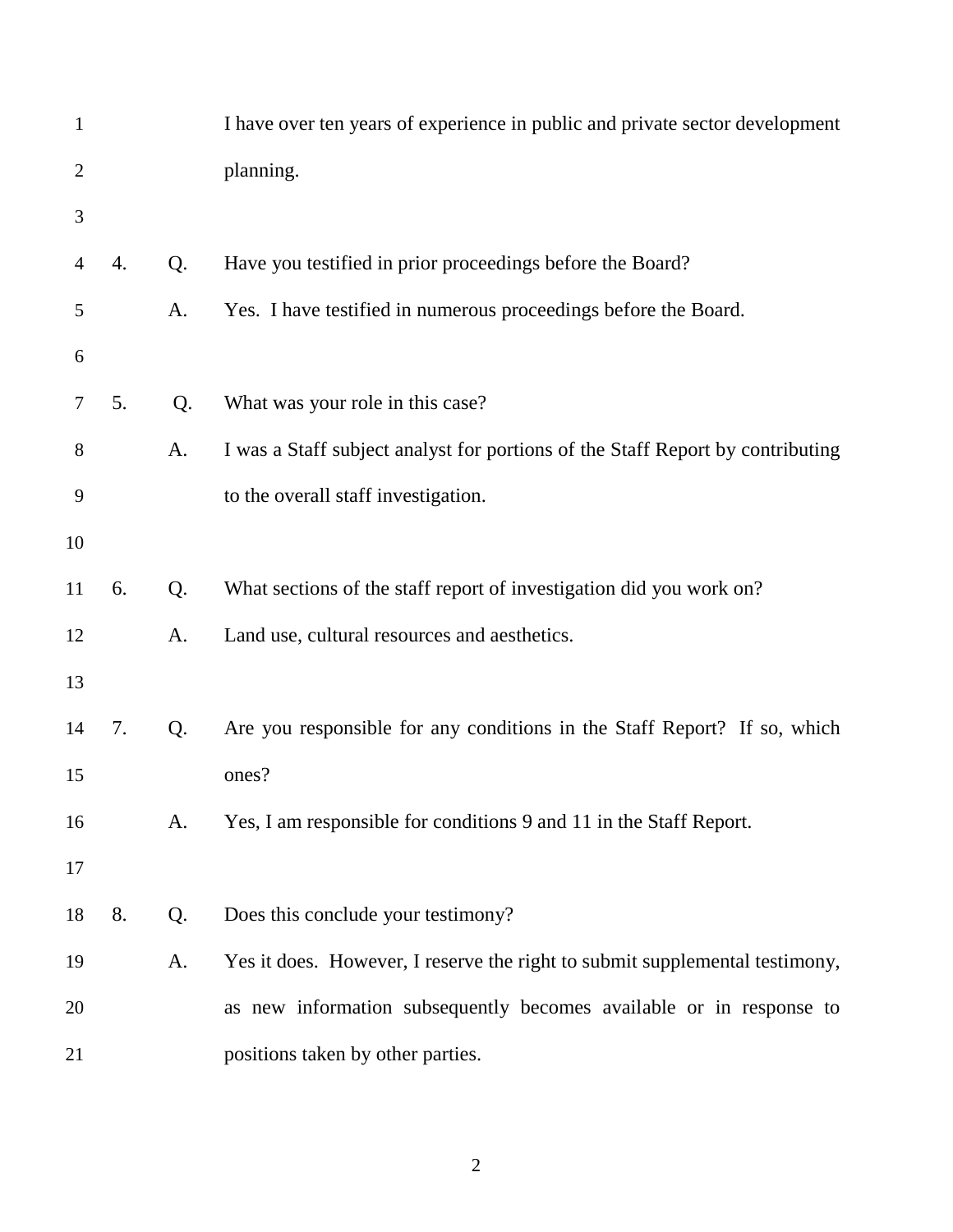#### **PROOF OF SERVICE**

I hereby certify that a true copy of the foregoing Prefiled Testimony of Jon C. Pawley, submitted on behalf of the Staff of the Ohio Power Siting Board, was served via electronic mail, upon the following parties of record, this 10th day of May, 2019.

*/s/Jodi J. Bair*

## **Parties of Record:**

mwtaylor@vorys.com [kwest@prebco.org](mailto:kwest@prebco.org) [torahood@bricker.com](mailto:torahood@bricker.com) [amilam@ofbf.org](mailto:amilam@ofbf.org) [jvankley@vankleywalker.com](mailto:jvankley@vankleywalker.com) [mjsettineri@vorys.com](mailto:mjsettineri@vorys.com) [tboggs@fbtlaw.com](mailto:tboggs@fbtlaw.com) [dborchers@bricker.com](mailto:dborchers@bricker.com)